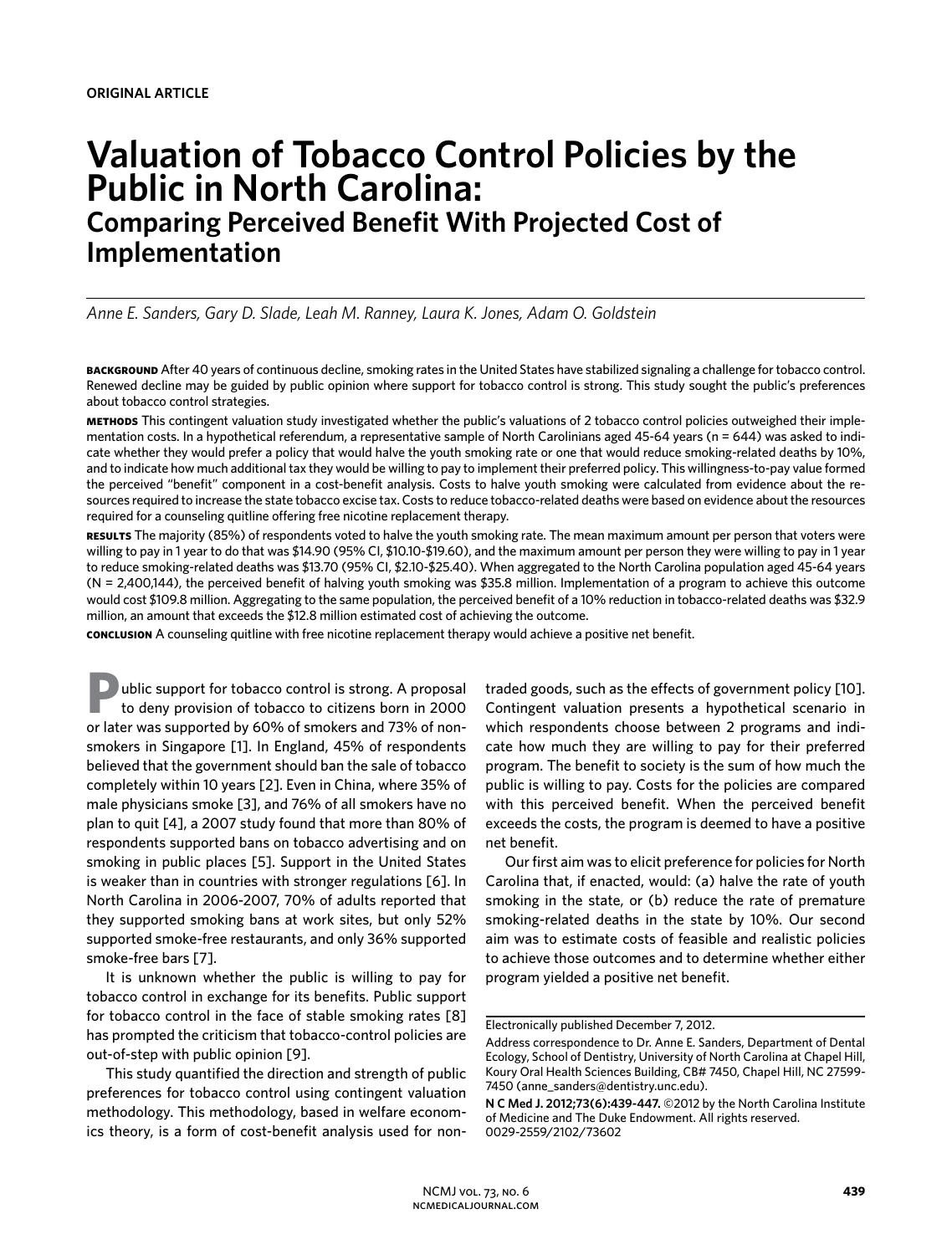# **Materials and Methods**

The biomedical Institutional Review Board of the University of North Carolina at Chapel Hill (UNC-CH) approved the study.

*Study and sampling designs.* The North Carolina County Study was a cross-sectional sample survey of North Carolina residents aged 45–64 years, which was conducted to investigate whether attributes of the counties were associated with outcomes. A target sample size of 1,000 interviews was determined based on the study's aim to detect county-level factors with odds ratios of at least 2.0 that were hypothesized to be associated with oral disorders.

Sampling was restricted to this age group because it represents the numerically large post–World War II baby boom cohort, which predated widespread introduction of the major public health interventions of the 20th century, including tobacco control and fluoridation of public water supplies.

A stratified 2-stage sampling design drew a random sample of counties and households. Where more than 1 eligible adult was present in a sampled household, the telephone interviewer sampled 1 occupant by random selection. Interviews were conducted by the Survey Research Unit at UNC-CH in 2009.

*Data collection.* Questions were pretested for comprehensibility and acceptability. The first contact by telephone allowed interviewers to explain the purpose of the study and to collect details about cigarette-smoking status, health insurance coverage, and sociodemographic characteristics. Out of 1,405 eligible households, 420 did not participate in the telephone interview, so the participation rate was 70.1%.

# *Contingent Valuation Methodology*

*Hypothetical scenario.* The contingent valuation was conducted by means of a questionnaire that was mailed to interviewees after the telephone interview. The questionnaire limited social desirability bias arising from contact with an interviewer and allowed participants to view the policy descriptions and payment amounts. One addressed primary prevention (preventing youth from smoking). The other addressed tertiary prevention (reducing smoking-attributable mortality in adults). The 2 policies were described in a hypothetical scenario posed as a referendum and described as follows:

Suppose a referendum is held in North Carolina this week. This referendum will enact policies that will halve the rate of smoking in youths (grades 9–12) from 22% to 11%. This means that 55,158 fewer youths aged 14–17 in North Carolina will smoke cigarettes. This will result in a substantial reduction in illness and premature deaths and a decrease in the social and medical costs of smoking-related disease.

Now suppose the same referendum offered more medical treatment for tobacco-related diseases to reduce tobacco-related deaths by 10%. Based on current figures in North Carolina for one year, this will save 1,174 lives among people aged 35 years or older.

Set aside how these policies would operate; just accept with certainty that they are effective. In this hypothetical referendum you can only vote for one of these two options.

The size of the reductions in youth smoking and smoking-related premature death were guided by evidence. The North Carolina Department of Health and Human Services reported that from 2003–2010, smoking prevalence among high school students decreased by 43% (from 27.3% to 15.5%), and among middle school students smoking prevalence decreased by 55% (from 9.3% to 4.2%) [11]. The effect of a policy on smoking-related premature death takes longer to accrue, is more modest, and is most beneficial for adults 45-60 years of age [12]. Consequently we nominated a smaller effect size of 10%. The model assumption of a linear effect of price on tobacco sales comes from economic modeling of price elasticities of demand [13]. Our own analysis showed that for each additional \$0.10 in cigarette excise tax, predicted per capita sales fell 0.74 packs per month [14]. Further, consistent data exist about the additive effects of comprehensive (multiple) policy interventions, and this research applies both to adults and to youth. The effects appear to be additive rather than multiplicative [15, 16].

*Elicitation of public preferences and willingness to pay.*  Participants were asked to either vote or indicate that they would not vote. Those abstaining were asked no further questions. Voters were asked whether they were willing to pay anything in extra taxation for their preferred policy. Those who were willing were asked to state the maximum in extra taxation they would be willing to pay per month over a 10-year period. A payment card presented 12 amounts that ranged from 10 cents to 10 dollars. Maximum-willingnessto-pay amounts (hereafter "benefit") were multiplied by 12 to scale values in dollars per year.

*Explanatory variables.* Characteristics of individuals were age, sex, race, socioeconomic status, cigarette-smoking status, and health insurance status. County-level variables (for the county in which the participant resided) were the proportion of the county classified as rural, the number of acres in the county that were devoted to tobacco production, and the percentage of the population of the county that was registered to vote.

*Costing.* Cost estimates for feasible and realistic interventions were based on published evidence.

*Program to halve the rate of youth smoking.* We concluded that in order to achieve the goal of halving the rate of youth smoking, 2 things would be necessary: The North Carolina state tobacco excise tax would need to be increased substantially, and the state's annual funding for tobacco control programs would need to increase to \$106.8 million, the level recommended by the Centers for Disease Control and Prevention (CDC) (only \$18.3 million was spent on such programs in 2011) [17, 18].

The Campaign for Tobacco-Free Kids reports that a 6.5% decline in youth smoking follows every 10% increase in price of tobacco products [18]. The price of a pack of cigarettes in North Carolina in 2010 was \$4.36 [19]. Increasing the state cigarette excise tax from the current rate of \$0.45 per pack [18] to \$2.50 per pack would have increased the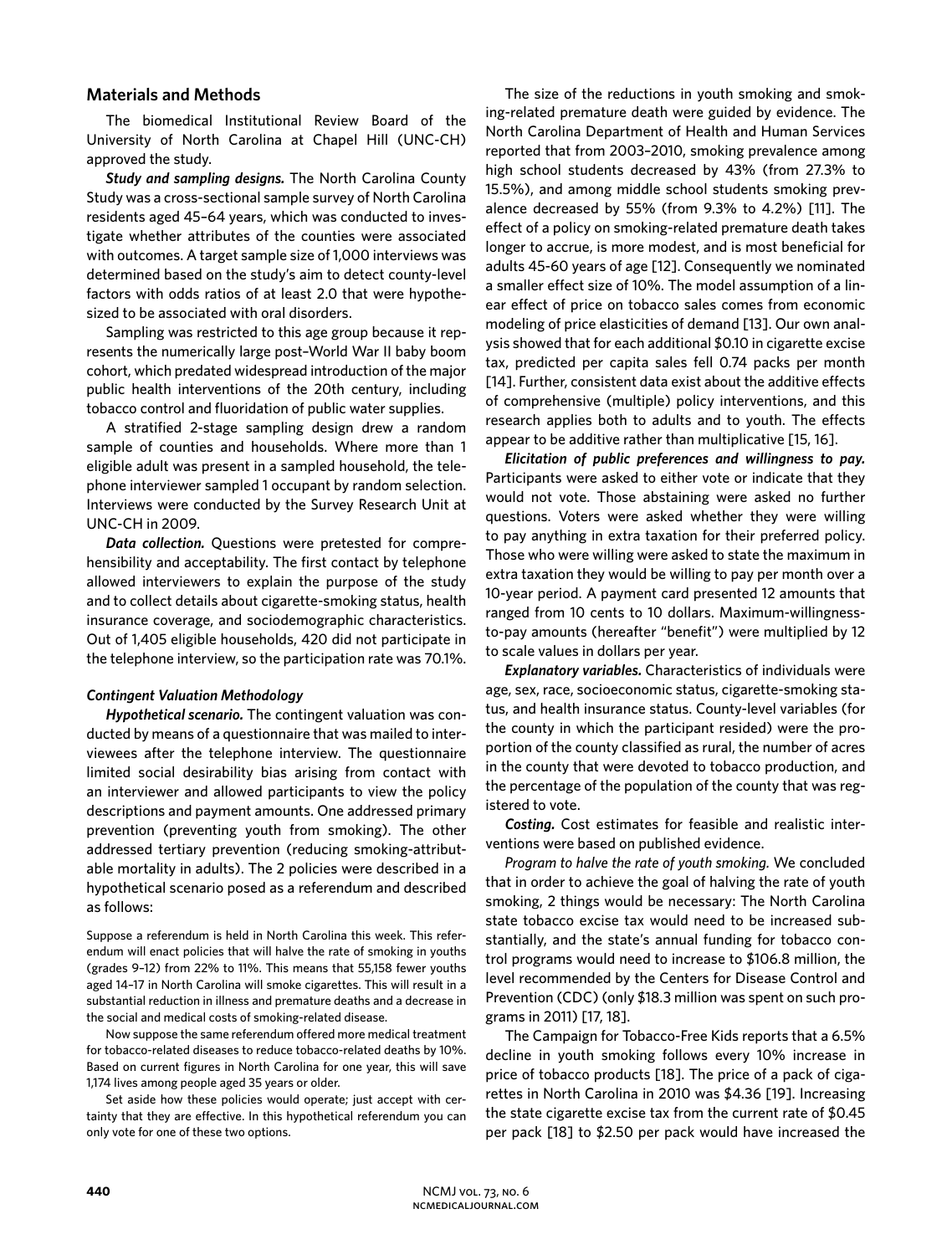price of a pack to \$6.86, an increase of 57.3%. This would be expected to decrease youth smoking by 37.2% (5.73 × 6.5%). In 2008 there were 417,168 high school students in North Carolina (aged 14-17 years old) [20], 79,262 (19%) of whom smoked [21]. A 37.2% decrease in that number would mean that 29,541 fewer high school students smoked. We used this number for costing estimates as this was the actual number at the time of the cost calculation. Using the real number in the cost calculation ensures that we do not over-estimate cost-savings by overstating the number that had quit. We also conservatively used only students rather than all youth this age. Based on data from the Robert Wood Johnson Foundation's SmokeLess States National Tobacco Policy Initiative [22], we estimated that a campaign to raise the excise tax by \$2.50 would require lobbying, media campaigns, community surveys, direct mail, and paid staff at a minimum cost of \$3 million.

Research on the relation between state spending on tobacco control and the prevalence of youth smoking [23] suggests that spending the CDC-recommended amount (\$106.8 million) on a targeted comprehensive program would produce a 14.4% decrease in the number of youths who smoke, resulting in 11,414 fewer high school smokers (79,262  $\times$  14.4%). This targeted program and the increase in the excise tax of \$2.50 together would decrease North Carolina youth smoking by 51.7% (resulting in 40,955 fewer youth smokers), at a total cost of \$109.8 million. Data indicate that these 2 measures would act in concert to achieve the desired outcome [15, 16].

*Policy to increase medical care to reduce the rate of tobaccorelated deaths by 10%.* We projected that establishment of expanded quitline services with greater promotion and free nicotine replacement therapy for 1 year would save the lives of 1,174 adults 35 years of age of older. Three assumptions underpinned this estimate. First, we assumed that increasing promotional expenditure for QuitlineNC, an existing program that provides free cessation services to any North Carolinian trying to quit tobacco, would increase call volume to levels comparable with those achieved by additional spending on quitline services in New York, as reported by Farrelly and colleagues [24]. Second, we assumed that adding free nicotine replacement therapy to quitline services would double call volume, as happened in Oregon when free nicotine patches were offered there, according to Fellows and colleagues [25]. Finally, we assumed that the lives of 72% of those who quit would be saved, and that 28% of those who quit would nevertheless die prematurely from smoking related-illness [26, 27].

In 2008, there were 4,860,711 North Carolinians age 35 years or older [28], and 20.9% of the adult population of the state smoked [29], so there were 1,015,888 smokers in that age group. QuitlineNC data for the year 2008-2009 show that with a media campaign, the QuitlineNC call volume during that period for adults 35 years of age or older was 3,661 (approximately 0.36% of smokers in that age group) [29].

A 2007 study of the New York smokers' quitline [24] demonstrated that increases in expenditure for television and radio advertising of 0.87% and 153%, respectively, increased call volume by 0.1% and 5.7%, respectively figures that were arrived at by multiplying the percentage increase by an elasticity figure (.151 for television advertising, and .037 for radio advertising) accounting for the effectiveness of the particular medium in increasing call volume [24]. Using those elasticity figures, we projected that increasing television spending by 425% would increase call volume by 64% (.151  $\times$  425%) and that increasing radio spending by 500% would increase call volume by 18.5% (.037 × 500%), for an average increase in call volume of 41%, resulting in a new call volume of 0.51% (0.36% × 1.41). We projected that adding free nicotine replacement therapy would then double that new 0.51% rate to 1.02%. The new call volume would then be 10,362 callers (1,015,888  $\times$  1.02%). Combining the behavioral counseling already offered by the quitline with the provision of free nicotine replacement therapy would increase the average long-term quit rate from to 16% (which is the mean quit rate from 6 treatments) [25]. So 1,658 (16%) of those 10,362 callers could be expected to quit. Although 28% of those who quit would nevertheless die prematurely of tobacco-related illness, the premature deaths of the remaining 1,194 (1,658  $\times$  72%) would be prevented [26, 27]. During 2005-2009, an estimated 13,000 North Carolinians died each year from tobacco-related illness [30], so the 1,194 lives saved would represent a reduction of approximately 9.2% in that number—close to the size of the 10% reduction called for in the scenario.

Cost calculations are based on the cost of 2008-2009 QuitlineNC media buys and on cost-per-caller estimates. In 2008-2009, 66% of a media buy of \$1.61 million was spent on television advertising and 34% on radio advertising. Increasing television and radio spending by 425% and 500%, respectively, would result in a 4.5-fold increase in spending, from \$1.61 million to \$7.25 million. Additional expenditures would be needed for increased provision of services concomitant with increased use of QuitlineNC. Based on an analysis of QuitlineNC expenditures for 2008- 2009 by McCullough and Ramney [31, 32], we estimate that, when these additional expenditures are combined with media campaign costs, they would amount to \$296.56 per caller; multiplied by 10,362 callers, the expenditures would total \$12,103,023.24 million. In addition, it would cost \$125 per caller to provide an 8-week supply of free nicotine replacement therapy to those interested in using it. Based on research on interest among smokers in free nicotine replacement therapy by Cunningham and Selby [33], we project that 55.2% of callers (5,725) would choose it, at a cost of \$719,602. So the total cost of the program would be \$12,818,625—approximately \$12.8 million.

*Analytic methods.* Sample weights took account of the sampling probability with adjustment for nonresponse. The complex survey design was taken into account in STATA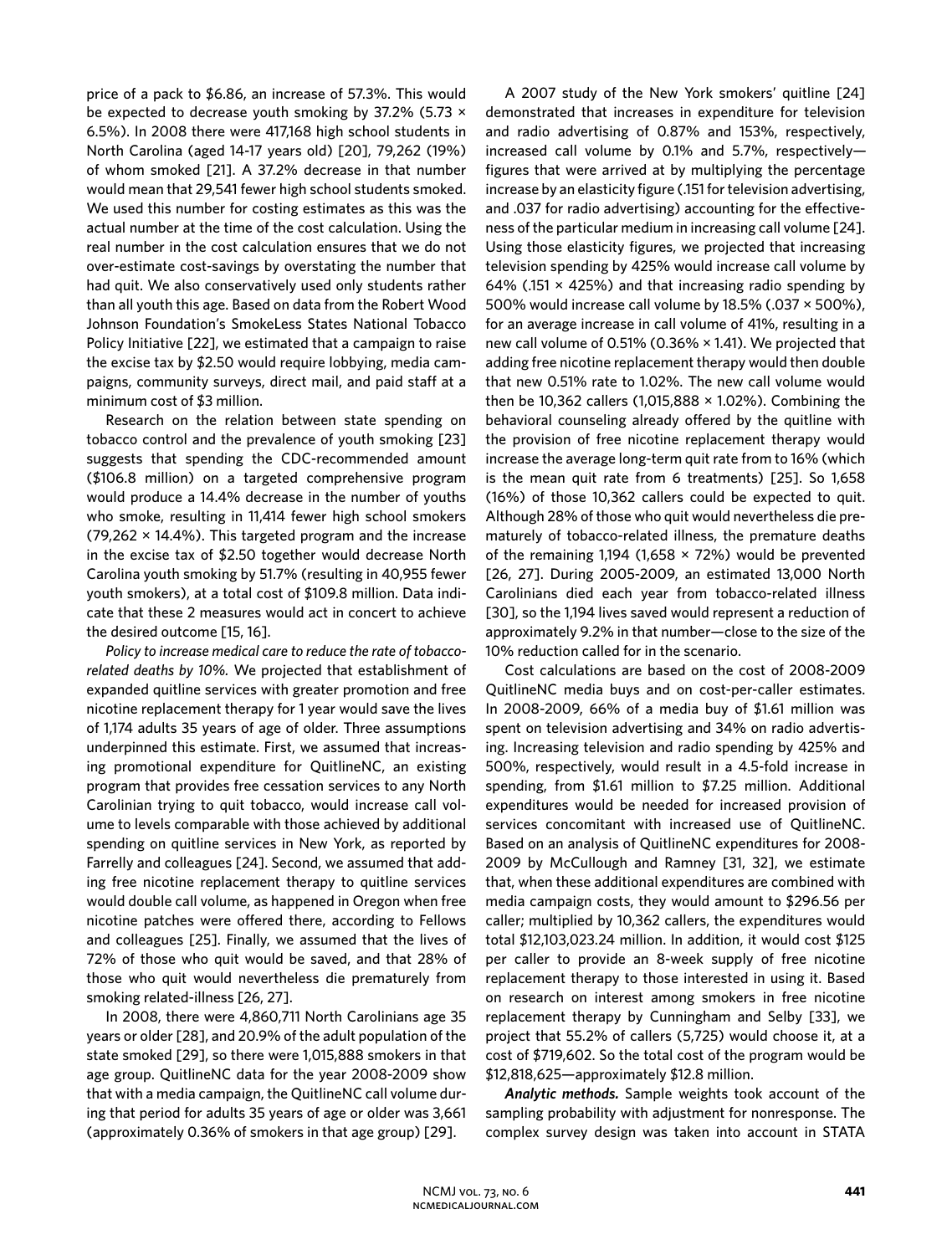SE 12.0 software to produce correct variance estimates with Taylor series linearization methods. Poststratification adjustments were made to improve the representativeness of age, race, and education characteristics using 2007 American Community Survey data from the US Census Bureau [34] as the calibration population.

Bivariate associations of categorical variables were tested for statistical significance with the Pearson chi-square test. A multivariable analysis using binary logistic regression produced odds ratios for adjustment for potential confounders. To

ascertain the robustness of the benefit estimates, a sensitivity analysis assumed that the true benefit could be as low or as high as the lower or upper limits of the 95% confidence interval for the mean maximum benefit. Linear multiple regression identified characteristics associated with maximum benefit; this was done separately for each of the 2 programs.

# **Results**

Of the 985 interviewees, 644 returned a completed questionnaire (response rate=78.6%). Among these, smoking

### **table 1.**

**Associations of Selected Variables With Decision to Vote and With Tobacco-Control Policy Preference of Questionnaire Respondents (North Carolina Adults Aged 45-64 Years), 2009**

|                                                                    | No. of survey                    |             |                      | % who favored<br>policy to reduce<br>youth smoking rate | % who favored<br>policy to reduce<br>deaths from smoking |                      |
|--------------------------------------------------------------------|----------------------------------|-------------|----------------------|---------------------------------------------------------|----------------------------------------------------------|----------------------|
| Characteristic<br>of participant                                   | respondents (% in<br>population) | % who voted | P-value <sup>a</sup> | weighted/<br>unweighted                                 | weighted/<br>unweighted                                  | P-value <sup>a</sup> |
| All participants                                                   | 644 (100.0)                      | 76.7        |                      | 84.9                                                    | 15.1                                                     |                      |
| Sex                                                                |                                  |             |                      |                                                         |                                                          |                      |
| Male                                                               | 221 (34.5)                       | 90.4        | 0.107                | 76.4                                                    | 23.6                                                     | 0.241                |
| Female                                                             | 423 (65.5)                       | 72.4        |                      | 90.5                                                    | 9.5                                                      |                      |
| Age in years                                                       |                                  |             |                      |                                                         |                                                          |                      |
| 45-54                                                              | 310 (52.2)                       | 80.7        | 0.778                | 90.6                                                    | 9.4                                                      | 0.257                |
| 55-64                                                              | 334 (48.8)                       | 76.3        |                      | 78.4                                                    | 21.6                                                     |                      |
| Race                                                               |                                  |             |                      |                                                         |                                                          |                      |
| White                                                              | 553 (72.5)                       | 82.6        | 0.384                | 92.2                                                    | 7.8                                                      | 0.017                |
| African American or Black                                          | 69 (19.7)                        | 63.3        |                      | 62.3                                                    | 37.7                                                     |                      |
| Other                                                              | 22 (7.8)                         | 79.7        |                      | 59.8                                                    | 40.2                                                     |                      |
| Highest level of educational attainment                            |                                  |             |                      |                                                         |                                                          |                      |
| $\leq$ High school diploma                                         | 160 (32.5)                       | 58.1        |                      | 73.1                                                    | 26.9                                                     | 0.267                |
| College, 1-3 years                                                 | 202 (32.0)                       | 84.9        |                      | 87.2                                                    | 12.9                                                     |                      |
| College, $\geq 4$ years                                            | 282 (35.5)                       | 91.8        | 0.017                | 89.9                                                    | 10.1                                                     |                      |
| <b>Household income</b>                                            |                                  |             |                      |                                                         |                                                          |                      |
| $<$ \$35,000                                                       | 139 (25.3)                       | 64.7        |                      | 91.2                                                    | 8.8                                                      | 0.490                |
| \$35,000-\$74,999                                                  | 211 (33.7)                       | 80.4        |                      | 79.4                                                    | 20.6                                                     |                      |
| ≥\$75,000                                                          | 241 (41.0)                       | 96.7        | 0.008                | 85.0                                                    | 15.1                                                     |                      |
| Missing                                                            | 53                               |             |                      |                                                         |                                                          |                      |
| <b>Cigarette-smoking status</b>                                    |                                  |             |                      |                                                         |                                                          |                      |
| Current                                                            | 89 (20.1)                        | 85.0        | 0.164                | 69.9                                                    | 30.1                                                     | 0.082                |
| Former                                                             | 183 (16.7)                       | 92.1        |                      | 92.7                                                    | 7.3                                                      |                      |
| Never                                                              | 372 (63.3)                       | 73.1        |                      | 87.8                                                    | 12.2                                                     |                      |
| <b>Health insurance status</b>                                     |                                  |             |                      |                                                         |                                                          |                      |
| Uninsured                                                          | 79 (13.4)                        | 80.9        | 0.853                | 94.3                                                    | 5.7                                                      | 0.135                |
| Insured                                                            | 565 (86.6)                       | 78.3        |                      | 83.4                                                    | 16.6                                                     |                      |
| Proportion of county of residence that is rural                    |                                  |             |                      |                                                         |                                                          |                      |
| <50% rural                                                         | 350 (46.5)                       | 92.3        | 0.002                | 93.6                                                    | 6.4                                                      | 0.029                |
| ≥50% rural                                                         | 294 (53.5)                       | 66.8        |                      | 74.5                                                    | 25.5                                                     |                      |
| No. of acres devoted to tobacco production in county of residence  |                                  |             |                      |                                                         |                                                          |                      |
| $<$ 2000 acres                                                     | 373 (49.7)                       | 85.9        | 0.224                | 94.6                                                    | 5.4                                                      | 0.011                |
| $\geq$ 2000 acres                                                  | 271 (50.3)                       | 71.4        |                      | 73.5                                                    | 26.5                                                     |                      |
| Proportion of population registered to vote in county of residence |                                  |             |                      |                                                         |                                                          |                      |
| <80%                                                               | 149 (21.7)                       | 82.7        | 0.673                | 84.1                                                    | 15.9                                                     | 0.939                |
| ≥80%<br>80.000                                                     | 495 (78.3)                       | 77.5        |                      | 85.1                                                    | 14.9                                                     |                      |

All of the percentages in this table have been weighted to take account of sampling probability with adjustment for nonresponse.

a P-values were determined using Pearson's chi-square test.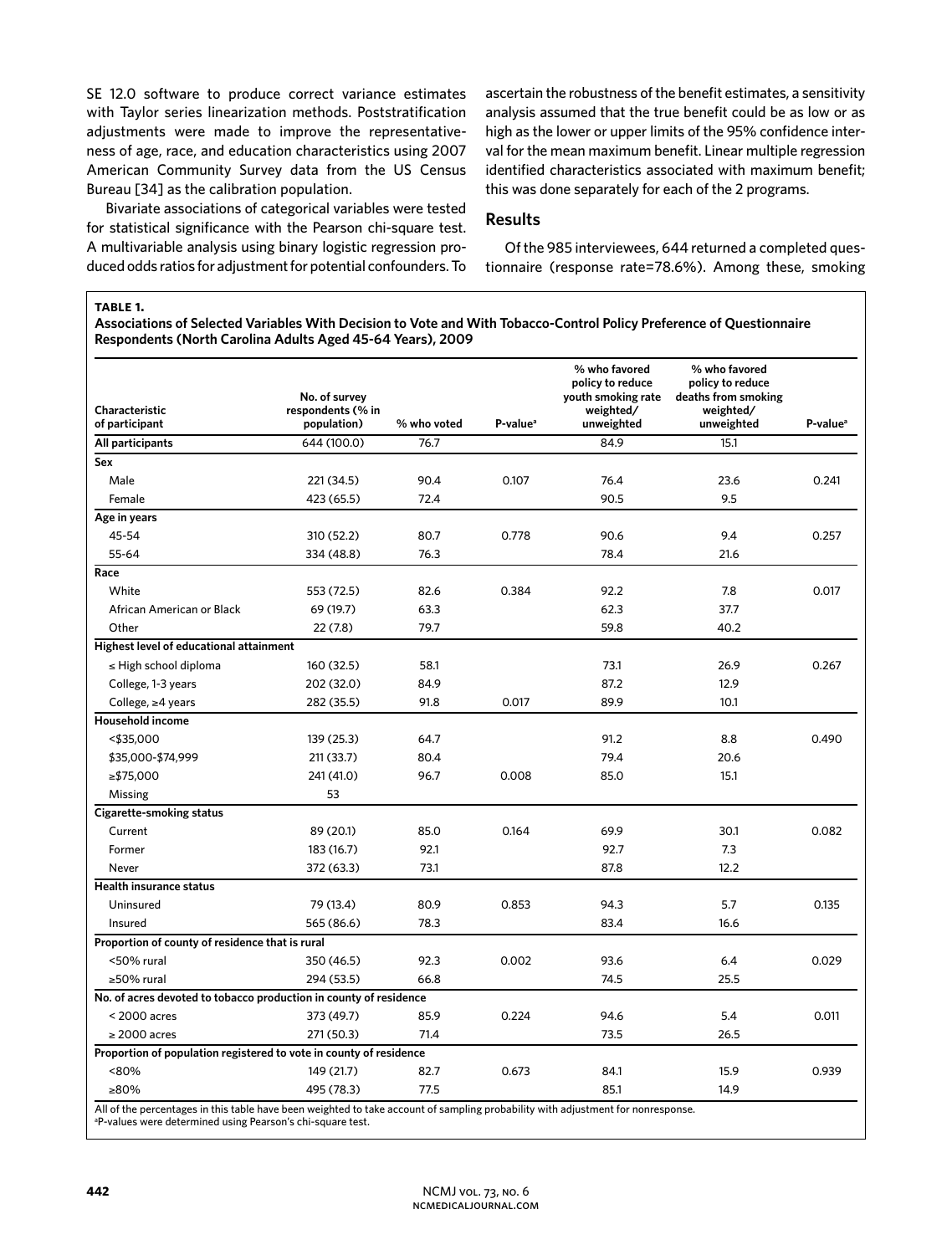prevalence for whites (20.3%) and African Americans and blacks (24.4%) closely approximated 2008 US estimates of 22.0% and 21.3% for non-Hispanic whites and non-Hispanic blacks respectively [35].

*Characteristics of voters.* The 76.7% of respondents who voted (Table 1) were more likely than were nonvoters to have a college education, to have an annual household income of \$75,000 or more, and to live in predominantly urban counties (P < 0.05). The decision to vote was not associated with sex, age, race, smoking status, health insurance status, number of acres devoted to tobacco production in the participant's county of residence, or the proportion of the population of the participant's county of residence that was registered to vote. A clear majority (84.9%) of those who voted preferred the program that would halve youth smoking (Table 1).

*Willingness to pay: the benefit.* Of those who voted, 60.1% were willing to pay at least \$0.10 per month of additional tax to fund their preferred program (Table 2). More than half (55.1%) of those favoring a policy to reduce youth smoking were willing to pay that much, and 88.1% of those who favored a policy to reduce smoking-related deaths were willing to pay that much (Table 3).

After adjustment for age, sex, household income, smoking status, and rural density of county of residence, nonwhites were more likely than whites to state that they were willing to pay (Table 4). In addition, for each 20% increase in the proportion of the county that was rural (based on population density), the odds of being willing to pay increased 60%.

The mean perceived benefit (the sum of each person's maximum-willingness-to-pay amount) was similar for the 2 programs after a value of \$0.00 was imputed to the 44.9% who were unwilling to pay for the policy to reduce youth smoking and the 11.9% who were unwilling to pay for the program to reduce tobacco-related deaths. Specifically, the mean perceived benefit of the policy to reduce youth smoking was \$14.90 per year (95% CI, \$10.10-\$19.60), and the mean perceived benefit of the policy to reduce smokingrelated deaths was \$13.70 per year (95% CI, \$2.10-\$25.40) (Table 3). No sociodemographic factor was associated with the level of perceived benefit of the policy for reducing youth smoking. Greater rural density and lower household income were associated with higher perceived benefit for the policy reducing smoking-related deaths (results not tabulated).

*Costs.* Aggregated to the 2009 North Carolina population aged 45-64 years ( $n = 2,400,144$ ), the estimated perceived benefit for the policy to halve youth smoking was \$36 million, which is approximately one-third of the projected implementation cost of \$109.8 million for a policy to reduce youth smoking by 51.7%, representing a perceived benefitto-cost ratio of 0.3:1. Based on our assumptions of a linear effect of expenditures on health outcomes, we expect that a \$36 million investment in youth smoking programs would therefore reduce youth smoking by approximately one-third

of 51.7%—that is, by 17%. Given the lower and upper limits of the 95% confidence interval for the mean amount participants were willing to pay, the perceived benefit could be as little as \$24 million or as much as \$41 million. Aggregating to the same population (those aged 45-64 years), the mean perceived benefit of \$33 million for a reduction in tobaccorelated deaths of 1,174 deaths would exceed the \$12.8 million cost of reducing the risk of tobacco-related death with a program of increased quitline promotion and free nicotine replacement therapy. This represents a perceived benefitto-cost ratio of 2.6:1. Given the lower and upper limits of the 95% confidence interval for the mean amount participants

#### **table 2.**

**Percentage of All Voting Participants (n=304) Who Were Willing to Pay at Least \$0.10 per Month in Taxes for Their Preferred Tobacco-Control Policy**

|                                                                        | % willing to pay \$0.10<br>or more per month |                      |  |  |
|------------------------------------------------------------------------|----------------------------------------------|----------------------|--|--|
| Characteristic                                                         | for preferred tobacco-                       |                      |  |  |
| of participant                                                         | control policy weighted                      | P-value <sup>a</sup> |  |  |
| All                                                                    | 60.1                                         |                      |  |  |
| Sex                                                                    |                                              |                      |  |  |
| Male                                                                   | 50.0                                         | 0.239                |  |  |
| Female                                                                 | 67.0                                         |                      |  |  |
| Age in years                                                           |                                              |                      |  |  |
| 45-64                                                                  | 65.3                                         | 0.376                |  |  |
| 55-64                                                                  | 54.2                                         |                      |  |  |
| Race                                                                   |                                              |                      |  |  |
| White                                                                  | 52.7                                         | 0.007                |  |  |
| African American or black                                              | 88.0                                         |                      |  |  |
| Other                                                                  | 75.4                                         |                      |  |  |
| Highest level of educational attainment                                |                                              |                      |  |  |
| $\leq$ High school diploma                                             | 75.5                                         | 0.159                |  |  |
| College, 1-3 years                                                     | 54.5                                         |                      |  |  |
| College, ≥4 years                                                      | 55.8                                         |                      |  |  |
| <b>Household income</b>                                                |                                              |                      |  |  |
| <\$35,000                                                              | 74.3                                         | 0.268                |  |  |
| \$35,000-\$74,999                                                      | 60.5                                         |                      |  |  |
| ≥\$75,000                                                              | 52.2                                         |                      |  |  |
| Cigarette-smoking status                                               |                                              |                      |  |  |
| Current                                                                | 65.1                                         | 0.786                |  |  |
| Former                                                                 | 55.0                                         |                      |  |  |
| Never                                                                  | 60.0                                         |                      |  |  |
| <b>Health insurance status</b>                                         |                                              |                      |  |  |
| Uninsured                                                              | 69.1                                         | 0.528                |  |  |
| Insured                                                                | 58.7                                         |                      |  |  |
| Proportion of county of residence that is rural                        |                                              |                      |  |  |
| <50% rural                                                             | 47.1                                         | 0.011                |  |  |
| ≥50% rural                                                             | 75.4                                         |                      |  |  |
| No. of acres devoted to tobacco production in county of residence      |                                              |                      |  |  |
| $<$ 2000 acres                                                         | 49.7                                         | 0.026                |  |  |
| $\geq$ 2000 acres                                                      | 72.9                                         |                      |  |  |
| Proportion of population registered to vote in county of residence     |                                              |                      |  |  |
| <80%                                                                   | 60.3                                         | 0.992                |  |  |
| ≥80%                                                                   | 60.1                                         |                      |  |  |
| <sup>a</sup> P-values were determined using Pearson's chi-square test. |                                              |                      |  |  |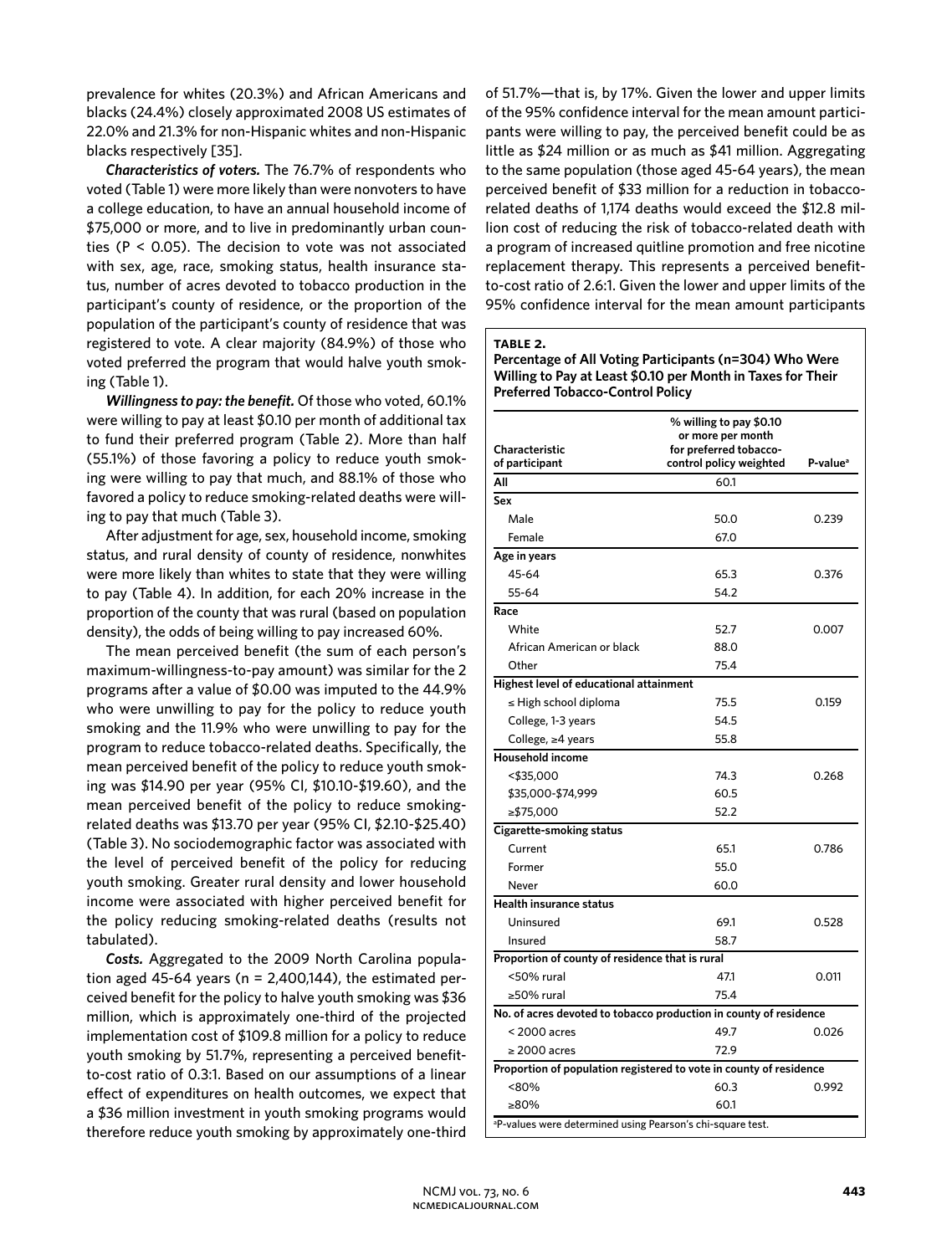# **table 3.**

**Maximum Willingness to Pay (WTP) Overall and for Each Type of Tobacco-Control Policy**

|                                                                                                                     | <b>WTP Overall</b>        | <b>WTP</b> of those<br>favoring a policy<br>to halve youth<br>smoking | <b>WTP</b> of those<br>favoring a policy<br>to reduce deaths<br>from smoking |
|---------------------------------------------------------------------------------------------------------------------|---------------------------|-----------------------------------------------------------------------|------------------------------------------------------------------------------|
| % of voters (n=304) who were willing to pay                                                                         | 60.1%                     | 55.1%                                                                 | 88.1%                                                                        |
| Mean amount per year that those<br>willing to pay more than \$0.00<br>were willing to pay                           |                           |                                                                       |                                                                              |
| Mean amount (95% CI) <sup>a</sup>                                                                                   | \$23.7 (\$16.0-\$31.5)    | $$26.2$$ (\$18.8-\$33.6)                                              | $$15.2$ (\$0.5-\$29.9)                                                       |
| 25 percentile                                                                                                       | \$6.0                     | \$12.0                                                                | \$3.0                                                                        |
| 50 percentile                                                                                                       | \$12.0                    | \$12.0                                                                | \$3.0                                                                        |
| 75 percentile                                                                                                       | \$30.0                    | \$24.0                                                                | \$30.0                                                                       |
| Mean amount per year that all voters<br>were willing to pay, imputing \$0.00<br>for those unwilling to pay anything |                           |                                                                       |                                                                              |
| Mean amount (95% CI) <sup>a</sup>                                                                                   | \$14.70 (\$10.10-\$19.30) | $$14.9$ (\$10.1-\$19.6)                                               | $$13.7 ($2.1-$25.4)$                                                         |
| 25 percentile                                                                                                       | \$0.0                     | \$0.0                                                                 | \$1.2                                                                        |
| 50 percentile                                                                                                       | \$3.0                     | \$3.0                                                                 | \$3.0                                                                        |
| 75 percentile                                                                                                       | \$18.0                    | \$18.0                                                                | \$30.0                                                                       |

were willing to pay, the perceived benefit could be as little as \$5 million or as much as \$61 million.

# **Discussion**

*Key findings.* This is the first contingent valuation survey to investigate the public's preferences for tobacco control policies and the first to estimate the perceived net benefits of such programs. Although the policy to halve youth smoking was the clear preference of the majority, only half of voters were willing to pay more in personal taxes to achieve it. In contrast, 88% of voters were willing to pay for policies to reduce smoking-related deaths by 10%. We calculated the cost of policies to achieve these outcomes and found that the amount spent to decrease smoking-related premature loss of life by 1,174 deaths among smokers was less expensive than the amount that would need to be spent to halve the rate of youth smoking. The establishment and promotion of a quitline service offering free nicotine replacement therapy along with counseling would cost \$12.8 million. The mean maximum perceived benefit (the amount the public was willing to pay in 1 year) exceeded those costs of implementation by a ratio of 2.6:1, revealing a positive perceived net benefit.

The amount the public was prepared to pay in 1 year to halve the rate of youth smoking was approximately onethird of the cost of policy implementation. We calculated that to halve the youth smoking rate, the North Carolina state tobacco excise tax would need to increase substantially, and state funding for tobacco-control programs would need to increase to the level recommended by the CDC.

It is cheaper to induce quitting for a small number of adults than it is to reduce smoking by a large number of adolescents. However, the actual return on investment from substantial declines in youth smoking are far greater than the much smaller return on investment from smaller declines in smoking by adults. Thus the public's willingness to pay likely does not reflect a full understanding of the actual economic benefits of the programs. Still, this information is helpful in understanding why certain public health policies may receive more support from the public or from those who make health policy decisions with insufficient knowledge.

One factor possibly explaining the weaker support of racial minorities for a reduction in youth smoking is that African Americans initiate smoking at an older age than do whites [36-39]. African Americans adolescents smoke fewer cigarettes than their white peers and are less likely to be regular smokers [37, 40]. Consequently, youth smoking may be of less concern to this group.

*Other studies.* The contingent valuation method has been applied in several public health settings to value such diverse benefits as a reduction heart in attack risk [41], a reduction in childhood obesity [42], a reduction in dental caries [43], a reduction in the number of babies born with neural tube defects [44], and a reduction in severity of injuries from road traffic accidents involving motorcycle users [45]. As was the case in our study, in each of these studies, not all respondents were at risk of the condition and therefore not all stood to benefit personally.

*Interpretation.* Despite the fact that in our study the number of respondents preferring primary prevention was greater than the number preferring tertiary prevention, fewer supporters of the primary prevention program were willing to pay for it. One interpretation is that although it is easy to describe youth smoking as a problem, once respondents were confronted with a hypothetical tax burden, few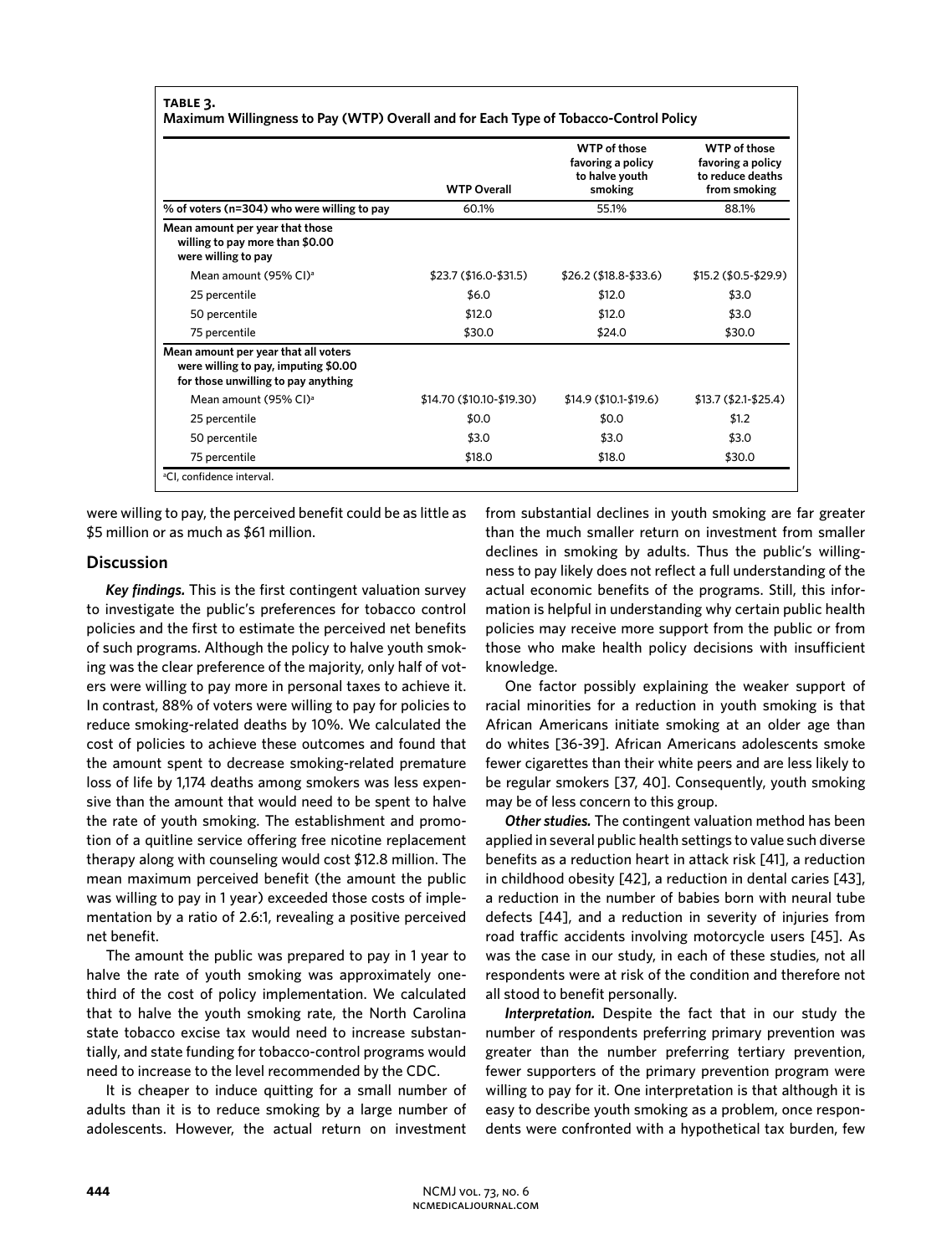#### **table 4.**

**Multivariable Binary Logistic Regression Results Modeling Odds of Being Willing to Pay at Least \$0.10 per Month for Either Tobacco-Control Policy** 

| Participant characteristic                                    | Odds ratio (95% CI) <sup>a</sup> |  |
|---------------------------------------------------------------|----------------------------------|--|
| Male sex                                                      | Reference case                   |  |
| Female sex                                                    | $2.1(0.6 - 7.4)$                 |  |
| Age in years                                                  | $0.9(0.8-1.0)$                   |  |
| White race                                                    | Reference case                   |  |
| Nonwhite                                                      | $6.3(2.6-15.3)$                  |  |
| Household income <\$35,000                                    | Reference case                   |  |
| Household income \$35,000-<\$75,000                           | $0.6(0.2-2.0)$                   |  |
| Household income U\$75,000                                    | $0.7(0.2-2.2)$                   |  |
| Current smoker                                                | Reference case                   |  |
| Former smoker                                                 | $1.3(0.4-3.7)$                   |  |
| Never smoked                                                  | 1.1 (0.5-2.5)                    |  |
| Rural density of county of residence (quintiles) <sup>b</sup> | $1.6(1.2-2.1)$                   |  |
|                                                               |                                  |  |

Note. Unweighted n = 505 people who voted.

a CI, confidence interval.

<sup>b</sup>For each 20% increase in the proportion of the county that was rural, the odds of being willing to pay increased 60%.

of them felt strongly enough to pay for their convictions. If this interpretation is correct, the apparent support for the youth program may have been inflated by social desirability bias. The implication for tobacco control is that if the goal is to maximize net perceived benefit, the greatest gain will come from the program designed to reduce smoking-related loss of life through counseling and free pharmacotherapy, based on the valuations of these people aged 45-64 years, a numerically large age group.

# **Strengths and Limitations**

Our study complied with the recommendations for use of contingent valuation methodology. We used a referendum approach, asked about willingness to pay for a policy with higher taxes, and ascertained maximum willingness to pay. We used a payment card for eliciting valuations. Unlike the iterative bidding approach [46], which starts at an initial monetary value and adjusts it until the respondent's maximum willingness to pay is reached, the payment card is not prone to starting-point bias [47].

We did not discount costs, because both programs were calculated to be fully funded in 1 year. Neither did we discount perceived benefit, because few data exist on which to base a valid assessment. Although on face value, the public preferred a policy to reduce youth smoking, we cannot be certain how sensitive this preference was to the magnitude of nominated health benefits. For instance, what might be the effect on preferences if a referendum specified a 10% reduction in youth smoking and a 20% reduction in rate of tobacco-related deaths? What would occur if we told the participants about the number of lives that would be saved by the large reduction in youth smoking? These questions can and should be the focus of additional work that can seek to better understand

how the public perceives health benefits and what influences their willingness to pay for those benefits.

Nonetheless, this study revealed that although respondents preferred to reduce youth smoking, they placed an approximately equal value on treatment to reduce tobaccorelated deaths. Future research could investigate whether the choice of intervention influences public preferences. Finally, we assumed that the overall sustained quit rates from quitline promotions and services combined with free nicotine replacement therapy would result in sustained quit rates of 16%. Despite some relapse among those who quit during the course of a year, this projected overall quit rate is consistent with published data and is probably conservative.

These valuations are informative for policymakers who are considering how best to allocate scarce resources. In addition, the probability sample allows valuations to be generalized to all North Carolinians aged 45-64 years, not just to smokers or to users of a health care program.

The age-restricted sample limits the generalizability of our findings. We weighed this limitation against the potential of confounding by age inherent in sampling adults of all ages and decided that reduced generalizability was the lesser limitation. Values about smoking are shaped by social context and historical experience. This cohort began smoking at a time before the health hazards were widely recognized, and well before cigarette advertising was banned on television and radio and current social norms about the undesirability of smoking were established. Our conclusion that there would be a positive net perceived benefit for the program to reduce smoking-related deaths is dependent upon the interventions used in costing the program. For example, costs for surgical revascularization treatments to reduce an equivalent number of deaths from coronary heart disease in smokers would far exceed the costs of smoking cessation used here, creating a negative net benefit.

# **Conclusion**

This study is the first of its kind, and so its conclusions must be interpreted with caution until future studies provide more evidence to substantiate or refute these findings. Policy preference may be sensitive to the magnitude of the change proposed, and this effect may overshadow the focus of the policy. In addition, different age groups may express quite different valuations.

In this study, the ratio of perceived benefit-to-cost ratio for the program to halve youth smoking was 0.3:1, and the perceived benefit-to-cost ratio for the program to reduce the rate of tobacco-related deaths was 2.6:1. When costed using a counseling quitline with free nicotine replacement therapy, it achieved a positive perceived net benefit. NCM

**Anne E. Sanders, MS, PhD, MS** assistant professor, Department of Dental Ecology, School of Dentistry, University of North Carolina at Chapel Hill, Chapel Hill, North Carolina.

**Gary D. Slade, BDS, DPPD, PhD** distinguished professor, Department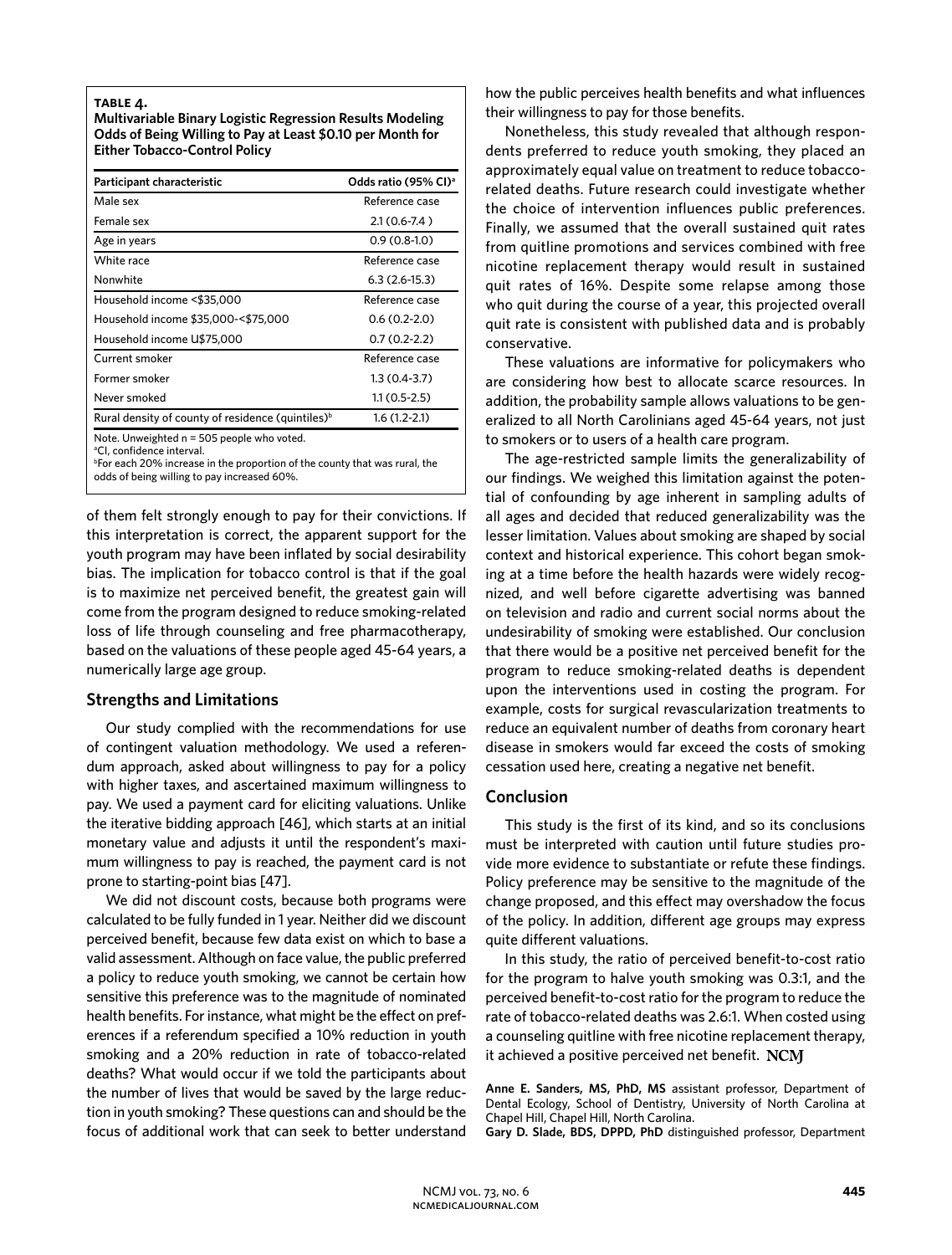of Dental Ecology, School of Dentistry, University of North Carolina at Chapel Hill, Chapel Hill, North Carolina.

**Leah M. Ranney, PhD** research associate, Tobacco Prevention and Evaluation Unit, Department of Family Medicine, School of Medicine, University of North Carolina at Chapel Hill, Chapel Hill, North Carolina. **Laura K. Jones** research assistant, Tobacco Prevention and Evaluation Unit, Department of Family Medicine, School of Medicine, University of North Carolina at Chapel Hill, Chapel Hill, North Carolina.

**Adam O. Goldstein, MD, PhD** professor, Tobacco Prevention and Evaluation Unit, Department of Family Medicine, School of Medicine, University of North Carolina at Chapel Hill, Chapel Hill, North Carolina.

## **Acknowledgments**

We are grateful to the Survey Research Unit situated in the Department of Biostatistics in the Gillings School of Global Public Health at the University of North Carolina at Chapel Hill (UNC-CH) for conducting the sampling frame, and for administering the computerassisted telephone interview survey and the mailed questionnaire.

Financial support. This work was supported by the University of North Carolina Tobacco Control and Evaluation Program in the School of Medicine at UNC-CH and by the School of Dentistry at UNC-CH (3-61305 to AES).

Potential conflicts of interest. All authors have no relevant conflicts of interest.

### **References**

- 1. Khoo D, Chiam Y, Ng P, Berrick AJ, Koong HN. Phasing-out tobacco: proposal to deny access to tobacco for those born from 2000. Tob Control. 2010;19(5):355-360.
- 2. Shahab L, West R. Public support in England for a total ban on the sale of tobacco products. Tob Control. 2010;19(2):143-147.
- 3. Zhou J, Abdullah AS, Pun VC, Huang D, Lu S, Luo S. Smoking status and cessation counseling practices among physicians, Guangxi, China, 2007. Prev Chronic Dis. 2010;7(1):A15.
- 4. Jiang Y, Elton-Marshall T, Fong GT, Li Q. Quitting smoking in China: findings from the ITC China Survey. Tob Control. 2010;19(suppl 2):i12-i17.
- Yang T, Wu Y, Abdullah AS, et al. Attitudes and behavioral response toward key tobacco control measures from the FCTC among Chinese urban residents. BMC Public Health. 2007;7:248.
- 6. Moore K, Borland R, Yong HH, et al. Support for tobacco control interventions: do country of origin and socioeconomic status make a difference? [published online ahead of print June 20, 2012]. Int J Public Health. PMID 22714136.
- 7. Maguire RL, Brinkley J, Mansfield C. Attitudes toward smoking restrictions in work sites, restaurants, and bars among North Carolinians. N C Med J. 2010;71(6):511-518.
- 8. Wilson N, Weerasekera D, Edwards R, Thomson G, Devlin M, Gifford H. Characteristics of smoker support for increasing a dedicated tobacco tax: national survey data from New Zealand. Nicotine Tob Res. 2010;12(2):168-173.
- 9. Walsh RA, Paul CL, Tzelepis F, Stojanovski E, Tang A. Is government action out-of-step with public opinion on tobacco control? Results of a New South Wales population survey. Aust N Z J Public Health. 2008;32(5):482-488.
- 10. Mitchell RC, Carson RT. Using surveys to value public goods: the contingent valuation method. Washington, DC: Resources for the Future; 1989.
- 11. North Carolina Department of Health and Human Services (NCD-HHS). Teen smoking rates drop to historic low: but without continued tobacco prevention funding, tobacco use could increase. Press release. May 17, 2012. NCDHHS Web site. http://www.ncdhhs.gov/pr essrel/2012/2012-05-17\_teen\_smoking\_drops.htm. Accessed July 27 2012.
- 12. Levy DT, Friend K. Examining the effects of tobacco treatment policies on smoking rates and smoking related deaths using the SimSmoke computer simulation model. Tob Control. 2002;11(1):47-54.
- 13. Becker GA, Grossman M, Murphy KM. An empirical analysis of cigarette addiction. Am Econ Rev 1994;84(3):396-418.
- 14. Sanders AE, Slade GD. State cigarette excise tax, secondhand smoke exposure, and periodontitis in United States nonsmokers [published online ahead of print September 20, 2012]. Am J Public Health. doi:10.2105/AJPH.2011.300579.
- 15. Rhoads JK. The effect of comprehensive state tobacco control programs on adult cigarette smoking. J Health Econ. 2012;31(2):393-405.
- 16. Wakefield M, Chaloupka F. Effectiveness of comprehensive tobacco control programmes in reducing teenage smoking in the USA. Tob Control 2000;9(2):177-186.
- 17. Centers for Disease Control and Prevention (2010). Reducing tobacco use initiation. The Guide to Community Preventive Services Web site. http://www.thecommunityguide.org/tobacco/initiation/ index.html. Accessed July 27 2012.
- 18. Using State Tobacco Tax Increases to Fund Comprehensive Tobacco Prevention Programs—To Save Lives and Save Money. Washington, DC: Campaign for Tobacco-Free Kids; 2010. http://staging.tobacco freekids.org/research/factsheets/pdf/0295.pdf. Accessed July 27 2012.
- 19. State Excise and Sales Taxes Per Pack of Cigarettes: Total Amounts and State Rankings. Washington, DC: Campaign for Tobacco-Free Kids; 2010.
- 20. 20. Institute of Education Sciences, National Center for Education Statistics. State Education Data Profiles. North Carolina, 2008- 2009. Elementary and Secondary Education Characteristics. http:// nces.ed.gov/programs/stateprofiles/. Accessed August 22, 2012.
- 21. North Carolina Youth Tobacco Survey 2007. Detailed Summary Tables—Statewide. Tobacco Prevention and Control Branch of the North Carolina Department of Health and Human Services Web site. http:// www.tobaccopreventionandcontrol.ncdhhs.gov/data/yts/yts07/NC-YTS-SummaryTablesStatewide2007.pdf. Accessed October 1, 2012.
- 22. Gillespie K. Robert Wood Johnson Foundation Program Results Report: SmokeLess States National Tobacco Policy Initiative. 2009. http://www.rwjf.org/content/dam/farm/reports/program\_results \_reports/2009/rwjf69101. Accessed July 27 2012.
- 23. Tauras JA, Chaloupka FJ, Farrelly MC, et al. State tobacco control spending and youth smoking. Am J Public Health. 2005;95(2):338- 344.
- 24. Farrelly MC, Hussin A, Bauer UE. Effectiveness and cost effectiveness of television, radio and print advertisements in promoting the New York smokers' quitline. Tob Control. 2007;16(suppl 1):i21-i23.
- 25. Fellows JL, Bush T, McAfee T, Dickerson J. Cost effectiveness of the Oregon quitline "free patch initiative." Tob Control. 2007;16(suppl 1):i47-i52.
- 26. Kenfield SA, Stampfer MJ, Rosner BA, Colditz GA. Smoking and smoking cessation in relation to mortality in women. JAMA. 2008;299(17):2037-2047.
- 27. Godtfredsen NS, Holst C, Prescott E, Vestbo J, Osler M. Smoking reduction, smoking cessation, and mortality: a 16-year follow-up of 19,732 men and women from The Copenhagen Centre for Prospective Population Studies. Am J Epidemiol. 2002;156(11):994-1001.
- 28. US Census Bureau. American Fact Finder. US Census Bureau Web site. http://factfinder2.census.gov/faces/nav/jsf/pages/index.xhtml. Accessed August 22, 2012.
- 29. University of North Carolina School of Medicine Tobacco Prevention and Evaluation Program. QuitlineNC Evaluation: July 2008—June 2009. 2009. http://www.trutoolkit.com/Outcomes%20Reports/ UNC-TPEP\_QL\_Outcomes.pdf. Accessed July 27 2012.
- 30. North Carolina Institute of Medicine (NCIOM). Healthy North Carolina 2020: A Better State of Health. Morrisville, NC: NCIOM; 2011:8. http:// publichealth.nc.gov/hnc2020/docs/HNC2020-FINAL-March -revised.pdf. Accessed October 1, 2012.
- 31. Tobacco Prevention and Evaluation Program, UNC School of Medicine. QuitlineNC: QuitlineNC evaluation: July 2008-June 2009. http:// www.tpep.unc.edu/reports/Year%204%20Report%20FINAL .pdf. Accessed August 22, 2012.
- 32. Tobacco Prevention and Evaluation Program, UNC School of Medicine. Tobacco initiatives: independent outcomes evaluation: 2006- 2009 report. http://tpep.unc.edu/reports/HWTF\_2006-2009 \_outcomesFINAL.pdf. Accessed August 22, 2012.
- 33. Cunningham JA, Selby PL. Intentions of smokers to use free nicotine replacement therapy. CMAJ. 2008;179(2):145-146.
- 34. American Community Survey. 2007 Data Release. US Census Bureau Web site. http://www.census.gov/acs/www/data\_documenta tion/2007\_release/. Accessed October 1, 2012.
- 35. Centers for Disease Control and Prevention. Cigarette smoking among adults and trends in smoking cessation—United States, 2008. MMWR Morb Mortal Wkly Rep. 2009;58(44):1227-1232.